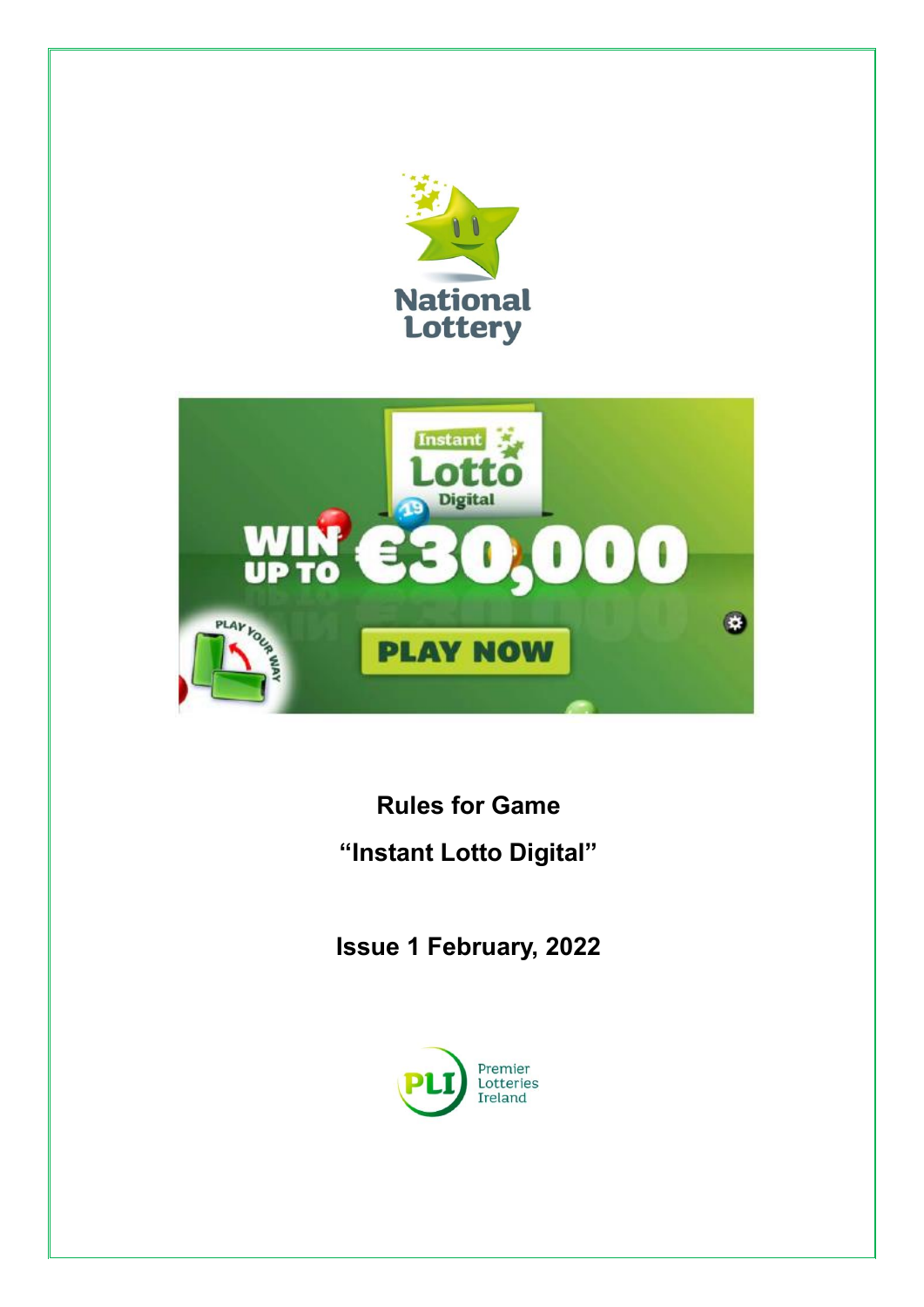**This page is deliberately blank.**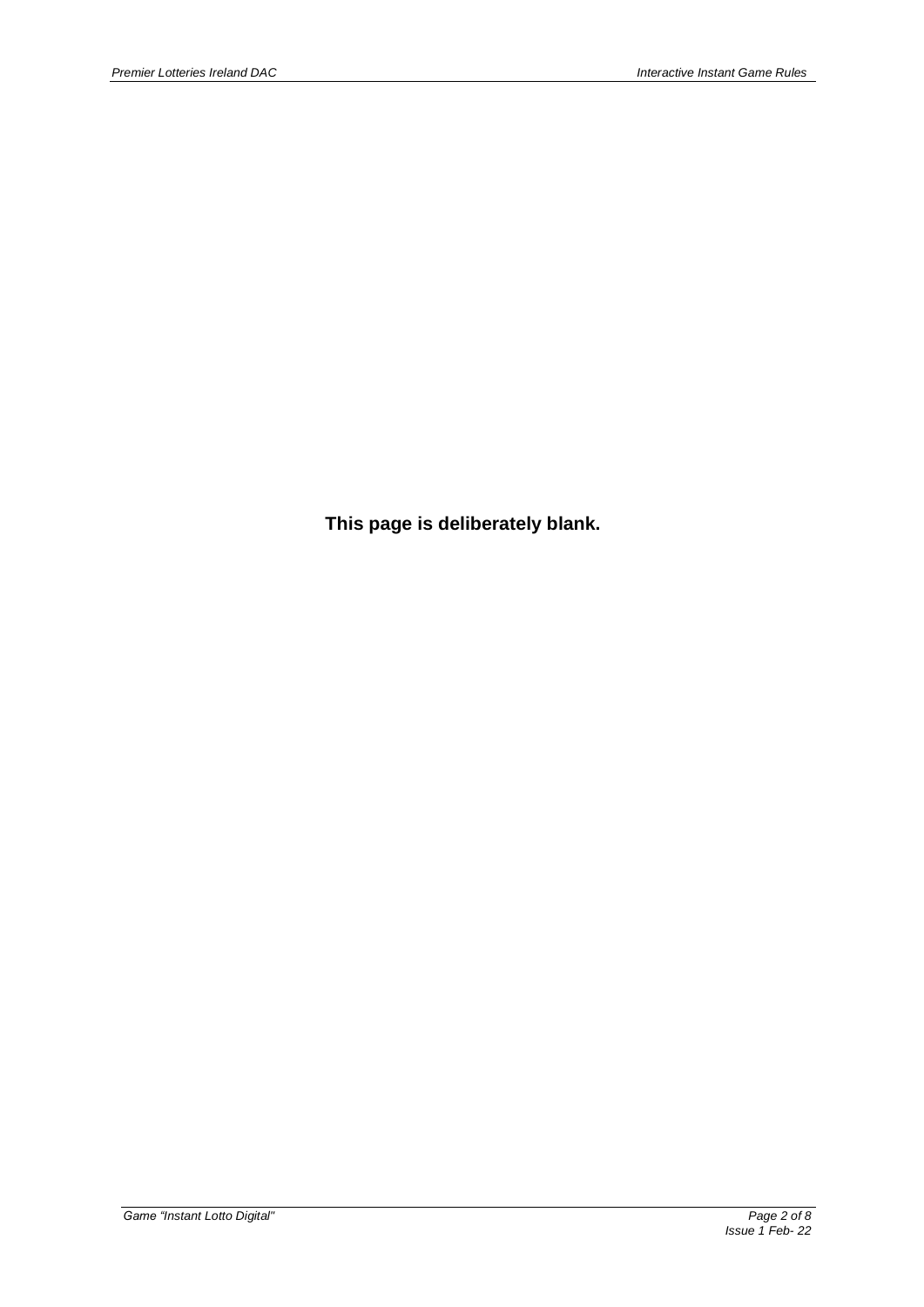# **Issue 1 February, 2022**

# **The National Lottery**

### **Rules for Game "Instant Lotto Digital"**

The following sets forth the rules for a National Lottery interactive Game (hereinafter known as "Instant Lotto Digital") which will be operated by Premier Lotteries Ireland Designated Activity Company ("the Company") as part of The National Lottery.

The Game will commence on a date to be announced, and will continue until the Company publicly announces a termination date.

These rules have been approved by the Regulator in accordance with Section 45 of the National Lottery Act 2013.

## **GENERAL**

- 1. These rules are governed by The National Lottery Act 2013, and incorporate the General Rules for National Lottery Games, PLI's Terms and Conditions and the Data Privacy Statement. Copies of The National Lottery Act 2013, the General Rules for National Lottery Games, PLI's Terms and Conditions, the Data Privacy Statement and these Game Rules are available to view or download via the National Lottery website with the following URL: [www.lottery.ie](http://www.lotto.ie/) or by writing to Premier Lotteries Ireland, Abbey Street Lower, Dublin 1.
- 2. We recommend that prospective players read and understand PLI's Terms and Conditions and the relevant Game Rules before playing any Games. The Terms and Conditions, General Rules for National Lottery Games and Data Privacy Statement are hereby incorporated into and form part of these Game Rules.
- 3. The Company reserves the right to vary these Game Rules, subject to the consent of the Regulator.
- 4. The official address to which correspondence must be sent is:

#### **The National Lottery,**

### **Abbey Street Lower,**

**Dublin 1**

- 5. A code of practice governing relations between participants in National Lottery games and the National Lottery is available to download from the National Lottery's website www.lottery.ie.
- 6. Where the context so requires, in these Game Rules, the neuter gender shall include the feminine or masculine gender and vice versa, the feminine gender shall include the masculine gender and vice-versa and the singular shall include the plural and vice-versa.

# **DEFINITIONS**

The following words and terms will have the following meanings unless the context clearly indicates otherwise:

- 1. **Act** means The National Lottery Act 2013.
- 2. **Company** or **We** or **Us** or **PLI** means Premier Lotteries Ireland Designated Activity Company.
- 3. **Customer Support** means the Company's customer services helpline. Links to Customer Support are available at the foot of each page of the Website and through the 'Frequently Asked Questions' section of the Website.
- 4. **Game** means this National Lottery interactive Game which can be played by Players via the Website and Mobile App, in which the determination of whether or not a Player has won a Prize (and the level of any such Prize) is randomly determined by the Interactive System at the point of purchase of the Play.
- 5. **Game Details Screen** means the screen on the Website and/or Mobile App setting out information relating to a Game.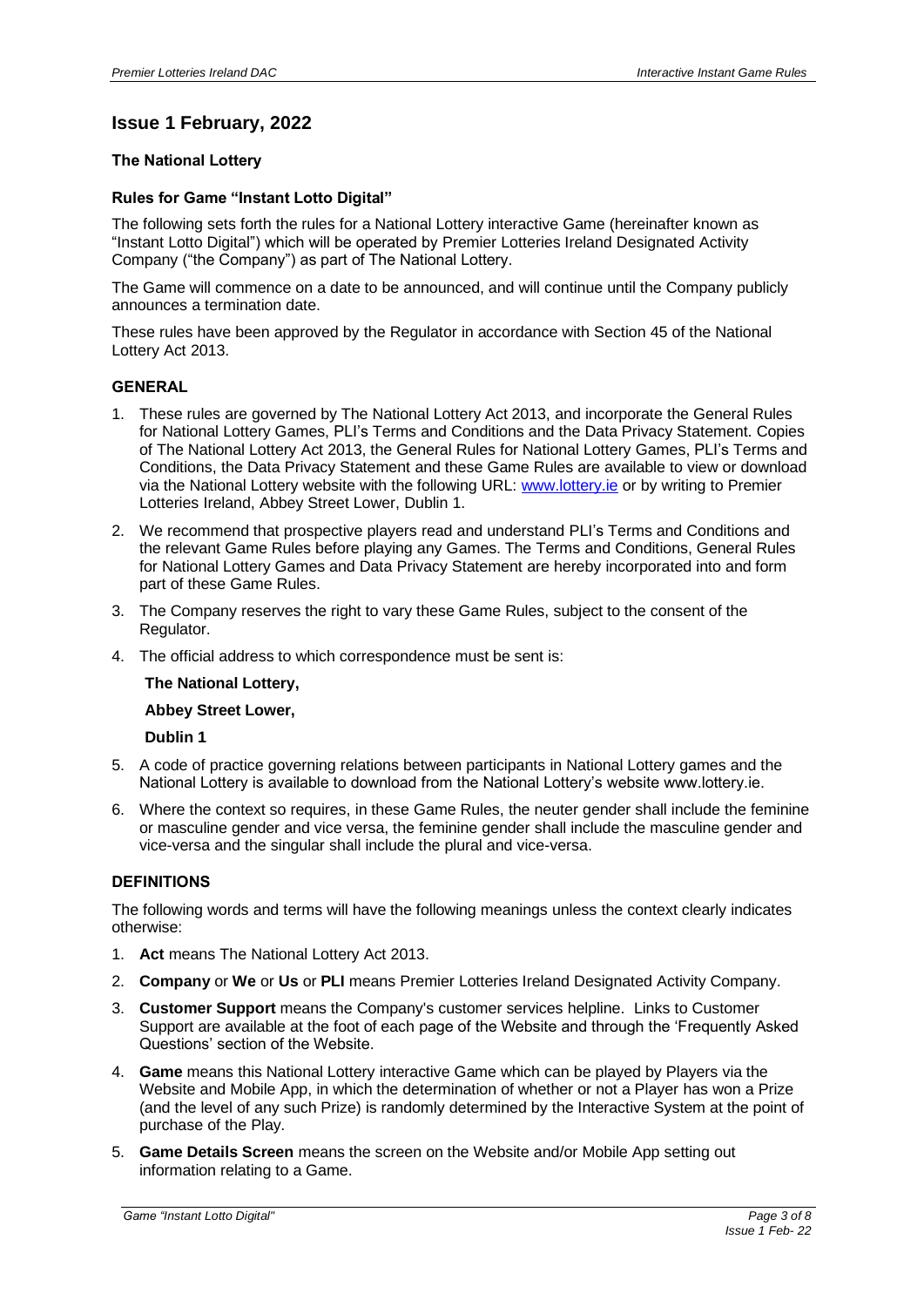- 6. **Game Play Window** means the screen on the Website and/or Mobile App via which a Player plays a Game.
- 7. **Game Rules** mean any rules or conditions (including, without limit, the relevant name for a National Lottery interactive Game, how a Prize is won, Prize Structure and Play Method) issued by the Company in addition to the PLI Terms and Conditions (hereby incorporated by reference) which apply only to a particular Game.
- 8. **High Tier Prize** means a Prize exceeding €9,999, paid by cheque, stamped "Account Payee Only", and which must be redeemed at National Lottery HQ upon receipt of a completed Prize Claim Form and proof of identity and age (i.e. copy of valid passport or driving licence).
- 9. **Interactive System** means the system (accessible via the Website and/or Mobile App) established and operated by PLI for the purpose of registering Players, administering Player Accounts, facilitating Plays, holding Games related information and paying Prizes.
- 10. **Low Tier Prize** means a Prize within the range of €1 €99, which will be paid directly to a Player's Wallet.
- 11. **Mid-Tier (Level 1) Prize** means a Prize within the range of €100 to €500. Mid-Tier (Level 1) Prizes will be paid by cheque, stamped "Account Payee Only", and posted to the address specified in Your Player Account.
- 12. **Mid-Tier (Level 2) Prize** means a Prize within the range of €501 €9,999. Winners will be contacted by PLI and asked to complete a Claim Form and log into their Player account to upload their ID (passport/drivers licence) if not already ID verified. Upon receipt of a completed Claim Form and proof of identity and age the Mid-Tier (Level 2) Prize will be paid by cheque, stamped "Account Payee Only", and posted to the address specified in Your Player Account.
- 13. **Mobile App** or **National Lottery App** means the National Lottery software application which enables a Player to access the Website to play National Lottery Interactive Games via supported mobile devices. A list of supported devices is available on www.lottery.ie.
- 14. **Password** means the alphanumeric identifier used by a Player to identify him/herself when accessing and using certain areas of the Interactive System.
- 15. **Play** means, in relation to any Game, any interaction by a Player with that Game, which may yield a Prize, which must be purchased in advance of playing a Game and as described in the 'Game Play Mechanism' of these Game Rules.
- 16. **Player** or **You** or **Your** means a person who is registered to play Games via the Website and/or Mobile App and, for the avoidance of doubt, has satisfied the various Player criteria as set out in the Terms and Conditions.
- 17. **Player Account** means a Player's on-line account held on the Interactive System which contains a Player's personal information and all other details necessary to play a Game.
- 18. **Player History Screen** means the screen displaying a Player's financial transaction history accessed via the "My Wallet" link in the "My Account" section of the Website or the "My Games" link in the "My Account" section of the Mobile App and the Player's interactive Game history accessed through the "My Games" link in the "My Account" section of the Website or the "My Games" link in the "My Account" section of the Mobile App.
- 19. **Play Method** means the method of interactive participation in a Game via the Website and/or Mobile App by a Player as specified under 'Game Play Mechanism' of these Game Rules.
- 20. **Play Number** means the number accessible on the relevant page of the Website which is unique to and which identifies a particular Play and which is recorded on the Interactive System.
- 21. **Prize** means a prize won by a Player from a Play in a Game, which has been validated on the Interactive System and is in accordance with these Game Rules and the Terms and Conditions.
- 22. **Prize Structure** means the number, value and odds of winning Prizes for a Game and the Prize Tiers within a Game as determined by the Company and as specified in the Game Rules.
- 23. **Prize Tier(s)** means the Prizes available in the Game as set out in the 'Determination of Prizes'.
- 24. **Regulator** means the person appointed as Regulator of the National Lottery under Section 7 of the Act or the Minister acting under Section 8 of the Act.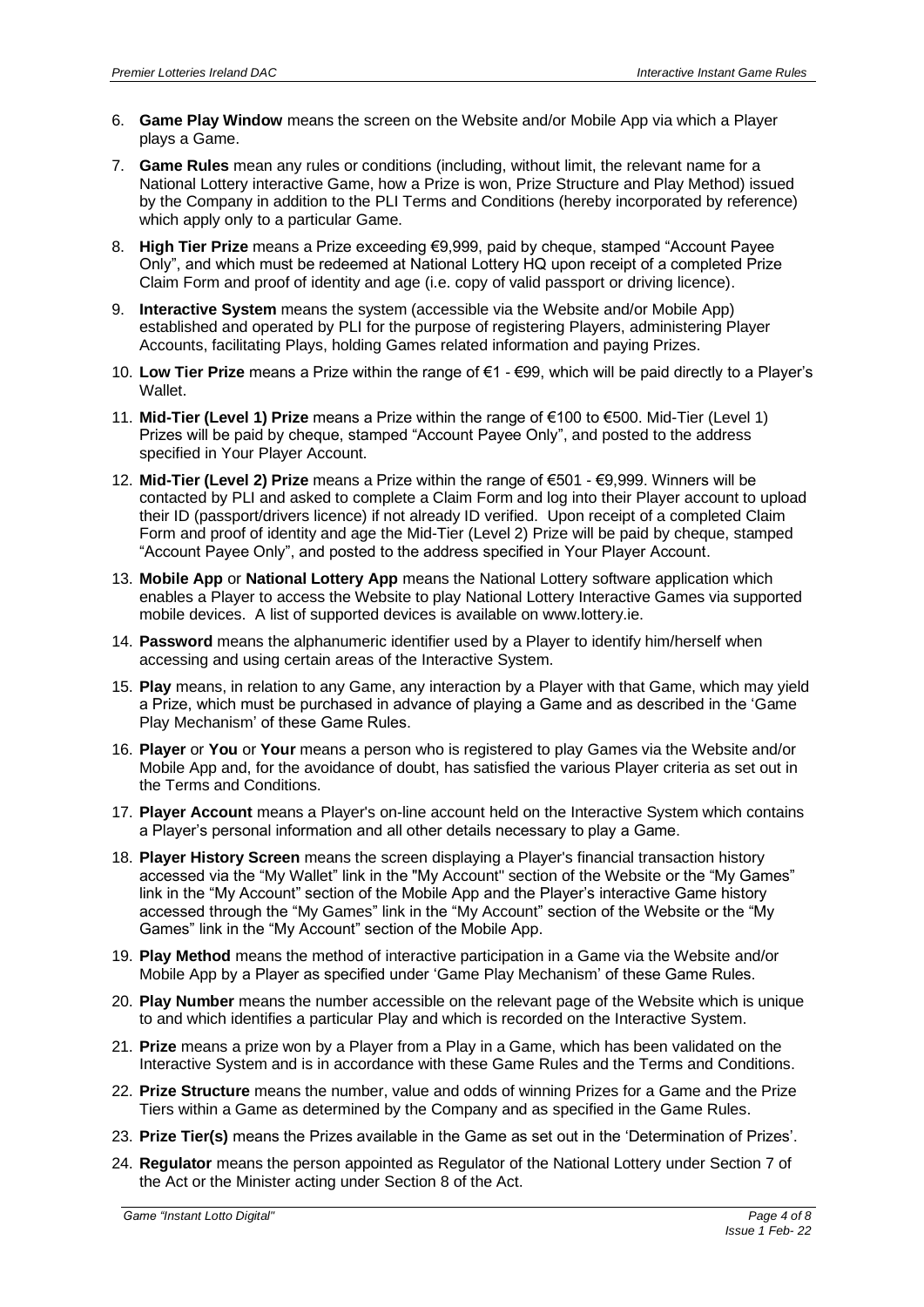- 25. **Terms and Conditions** means the terms, conditions and rules which regulate the manner in which a Player may open, maintain and close a Player Account.
- 26. **Try for Free Game** means a Game which is available to registered Players free of charge and for which there are notional prizes only.
- 27. **Unutilised Funds** means any funds credited to a Player's Account (including Prizes) that are not allocated to a Play by the relevant Player.
- 28. **User ID** means the 6-30 character identifier used by a Player to identify himself when accessing and using certain areas of the Interactive System.
- 29. **Valid Game Play** means participation by the Player (via the Website and/or Mobile App) in this Game in accordance with these Game Rules.
- 30. **Valid Game Play Owner** means the person who is recognised by the Company as the owner of the Valid Game Play. The Company will recognise the person who has completed the on-line registration process through the Website and who enters the Game in accordance with the Game Rules for this Game as the Valid Game Play Owner.
- 31. **Wallet** means an on-line account created by the Player and credited with funds from a registered payment card in order to play Games, which may hold Prize money and is accessible via the Website and/or Mobile App.
- 32. **Website** means the PLI interactive Game website, which is accessible through URL www.lottery.ie.

# **GOVERNING LAW AND RULES**

In playing National Lottery interactive Games the Player agrees to abide by the Laws of Ireland, the Act, the General Rules for National Lottery Games, PLI's Terms and Conditions, the Data Privacy Statement and these Game Rules.

# **COST OF PLAY**

The price of a "Instant Lotto Digital" play will be €2.

## **PURCHASE AND PRIZE RESTRICTIONS**

- 1. No Game shall be played by, and no Prize shall be paid to, any officer or employee of the Company or any contractor or sub-contractor involved in the development, support and/or maintenance of the Interactive System or Website and/or Mobile App, or any person prohibited by the Act from purchasing, owning, or claiming a Prize or any other person prohibited by the Terms and Conditions from purchasing, owning, or claiming a Prize.
- 2. Persons under 18 years of age are prohibited from playing the Game.
- 3. The Company will not be responsible for lost or stolen devices used to play Games.
- 4. The Company will not be responsible for Plays made in error.

## **PROSECUTION**

Any person who purchases, owns, or claims a Play and/or Prize and is not entitled to do so, is liable to criminal prosecution.

#### **GAME PLAY MECHANISM**

- 1. The Interactive System must be available for play.
- 2. A registered Player may play a "Try for Free" game for notional prizes by selecting the "Try" link in the Game Play Window.
- 3. In order to play a National Lottery interactive Game, a Player must first register on-line from a link on [www.lottery.ie](http://www.lotto.ie/) in accordance with the PLI Terms and Conditions.
- 4. The Player must have a valid Player Account.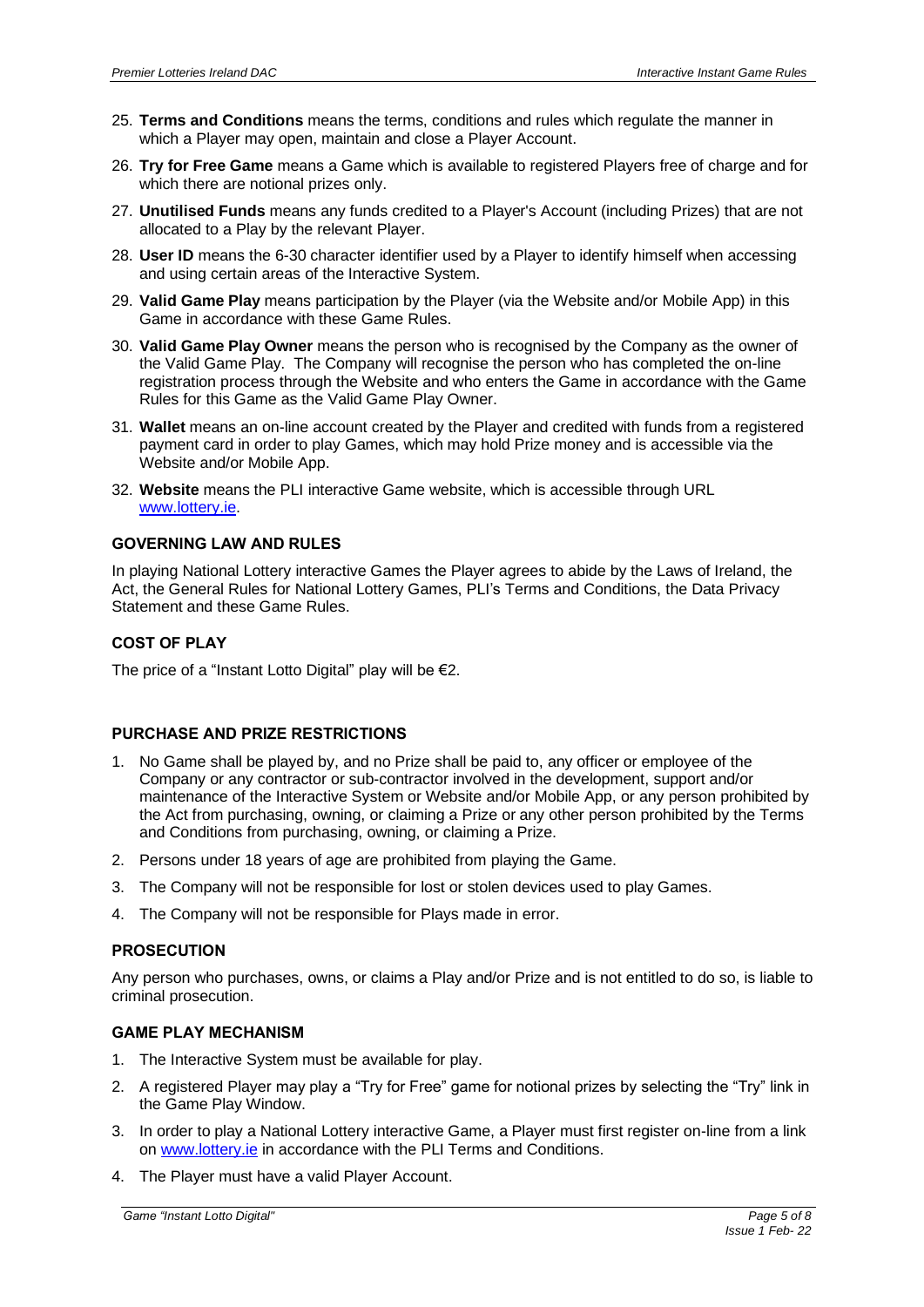- 5. Players must be 18 years of age or older to Play the Game and Prizes will not be paid to persons under 18 years.
- 6. The Player is required to log in to the Interactive System by entering a User ID and Password (created during the Player's original on-line registration process) to gain access to this Game.
- 7. When the Player has logged in to the Interactive System a choice of Games will appear on the instant win game lobby. The Player chooses the "Instant Lotto Digital" Game by clicking on the "Play" link on the Game Play Window.
- 8. The Player is then shown a brief "How to Play" synopsis of the Game and is invited to 'Play Now' or 'Try'.
- 9. When the Player chooses 'Play Now' he is then shown the price of playing that Game and current Wallet balance, at which point the Player is invited to 'Play Now'.
- 10. When the Player opens the Game the Interactive System checks to ensure that the Player has sufficient Unutilised Funds to complete the transaction. The cost of the Play is deducted from the Wallet balance and the amended Wallet balance is displayed.
- 11. The Game then connects to the Interactive System which randomly selects a Play which may yield a Prize from one of the Prize Tiers for this Game. The result for a Play is randomly determined by the Interactive System. The Player's interaction with the Game does not impact on the result.
- 12. The opening screen is displayed along with a 'Settings' button (cog symbol on the right hand side) which will open to display two further buttons: the Sound button and the "i" button which contains the synopsis of how to play the Game.
- 13. When the Player selects the 'PLAY NOW' button an interactive graphic is presented to the Player on the game Play Window. The Player is prompted to select six unique numbers of their choice between 1 and 47. Alternatively the Player can select 'QUICK PICK' which will generate these numbers automatically.
- 14. Once the numbers have been selected/revealed, the Player is prompted to click the 'GO TO THE DRAW' button. The game then transitions to the 'Draw' screen where the following game elements are presented on screen;
	- Prize Table
		- Containing a total of ten (10) rows with each requiring a defined number of matching numbers (with or without a Bonus Ball match) to win the associated prize.
	- Draw Machine
		- Containing forty seven (47) Balls (numbered 1 to 47 inclusive) at the start of the game.
	- 'START THE DRAW' button
	- 'YOUR NUMBERS' panel containing the six numbers (left to right in numerical order) that were previously chosen or randomly selected (via Quick Pick)
	- 'DRAWN BALLS' panel containing six (6) holders for the main numbers drawn and one (1) slot for the Bonus Ball under the heading 'BONUS'.
	- Instructional Copy "Match YOUR NUMBERS to the DRAWN BALLS to win the corresponding amount on the PRIZE TABLE'.
- 15. The Player then clicks the 'START THE DRAW' button to commence the Instant Lotto Digital Draw.
- 16. Six (6) main balls will be drawn first, followed by one (1) Bonus Ball.
- 17. The Player must match 'YOUR NUMBERS' to the 'DRAWN BALLS'. If the Player completes the required match criteria listed in the prize table the Player wins the associated prize.
- 18. Once the game ends a message indicating the result will appear:

BETTER LUCK NEXT TIME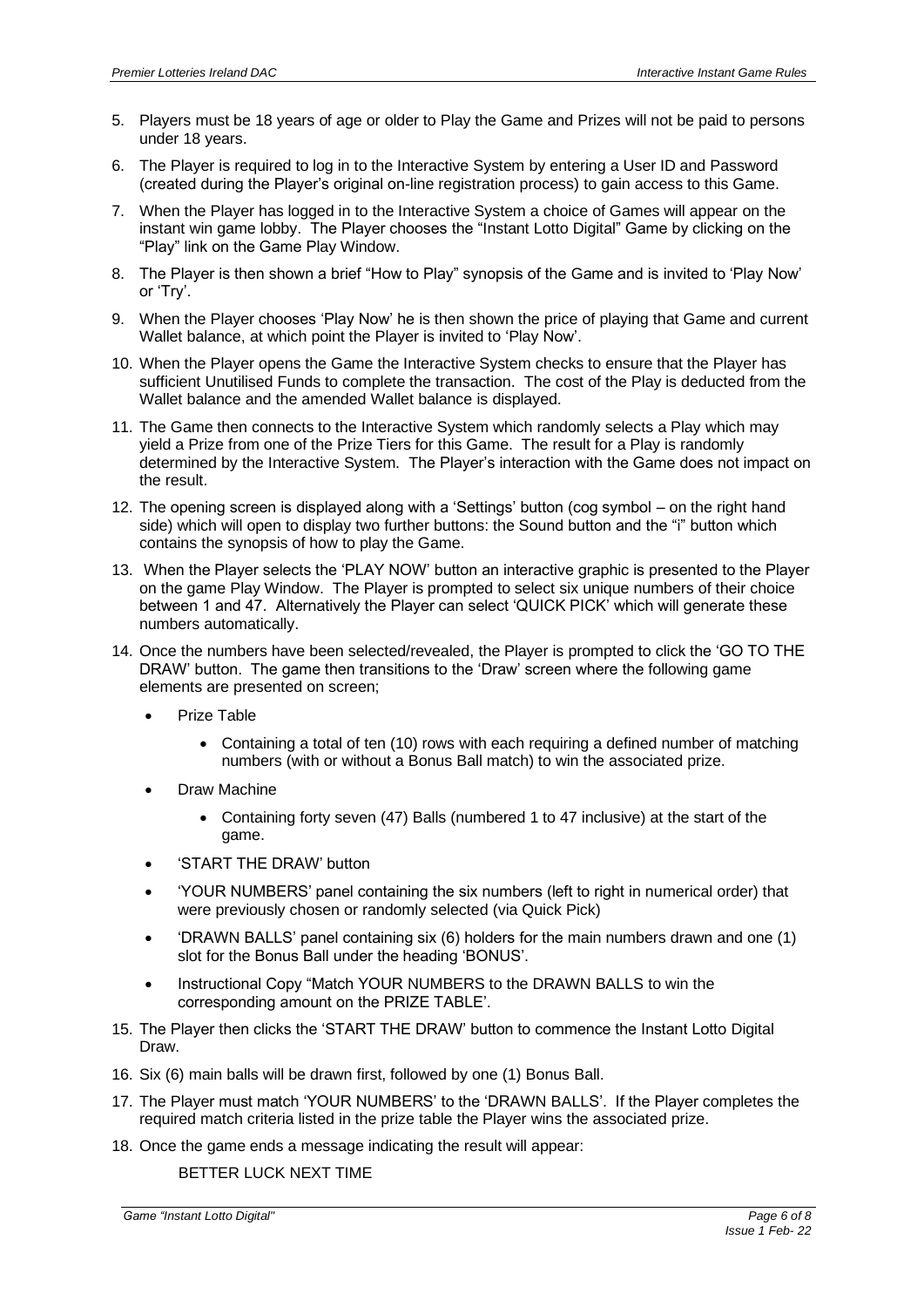**or** *or* **or**  CONGRATULATIONS! You have won BIG WIN! MEGA WIN! JACKPOT WIN! <AMOUNT>

19. The Player is required to acknowledge this message by clicking the FINISH button. The Game then ends and the Player is shown the game confirmation screen.

If You purchase a Play and do not complete the Play, the system will automatically play out the Play within 24 hours. If a Low Tier Prize is won then that Prize will be paid directly into the Players Wallet. If a Mid-Tier (Level 1) Prize is won then that Prize will be paid by cheque and posted to the address specified in Your Player Account. If a Mid-Tier (Level 2) Prize is won then that Prize will be paid by cheque and posted to the address specified in your Player Account, upon receipt of a completed Claim Form and proof of identity and age. If a High-Tier Prize is won then the Player will be notified and the Prize will be paid by cheque, stamped "Account Payee Only", and which must be redeemed at National Lottery HQ upon receipt of a completed Prize Claim Form and proof of identity and age.

# **DETERMINATION OF PRIZES**

#### **Instant Lotto Digital €2**

- 1. A Player who wins a Prize Tier 1 prize is entitled to a prize of €2.
- 2. A Player who wins a Prize Tier 2 prize is entitled to a prize of  $\epsilon$ 3.
- 3. A Player who wins a Prize Tier 3 prize is entitled to a prize of €5.
- 4. A Player who wins a Prize Tier 4 prize is entitled to a prize of €10.
- 5. A Player who wins a Prize Tier 5 prize is entitled to a prize of €20.
- 6. A Player who wins a Prize Tier 6 prize is entitled to a prize of  $€50$ .
- 7. A Player who wins a Prize Tier 7 prize is entitled to a prize of €100.
- 8. A Player who wins a Prize Tier 8 prize is entitled to a prize of €500.
- 9. A Player who wins a Prize Tier 9 prize is entitled to a prize of €5,000.
- 10. A Player who wins a Prize Tier 10 prize is entitled to a prize of €30,000.

#### **Prize Amounts, Number of Prizes and Odds**

This Game consists of a non-depleting pool of one million five hundred thousand tickets. The number of prizes in each prize category will remain constant throughout the life of the Game.

| <b>Prize Tier</b> | <b>Prize Amount</b> | Approx. odds (1 in x) | expected number of<br>winners |
|-------------------|---------------------|-----------------------|-------------------------------|
|                   | €2                  | 5.00                  | 300,000                       |
| $\overline{2}$    | €3                  | 14.00                 | 107,142                       |
| 3                 | €5                  | 15.00                 | 100,000                       |
| 4                 | €10                 | 50.00                 | 30,000                        |
| 5                 | €20                 | 266.00                | 5,639                         |